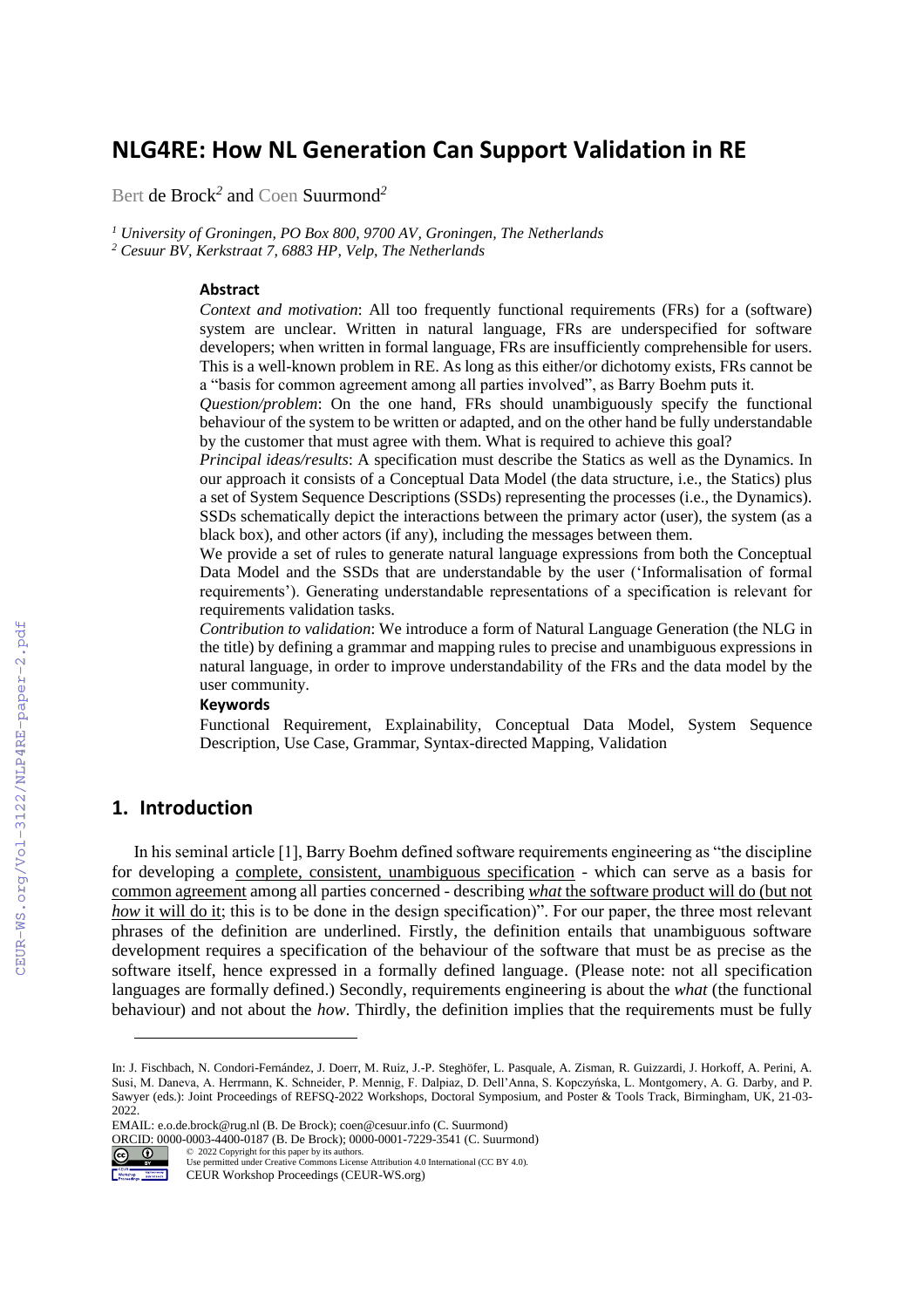understandable for all parties concerned. For software development, the definition implies that for a given specification different software designs and different implementations of those designs are not allowed to have any impact whatsoever on the functional behaviour of the software. For representatives of the user community (in whatever stakeholder role) the definition implies that they can fully check and validate the behaviour of the software-to-be in their user world. Hence our starting point is that (1) Functional Requirements (FRs) must be expressed in a formal language and (2) must be understandable in the user community. But (and this is a major but!), in many cases domain experts from the user community will have difficulties in reading specifications formulated in a specialized formal language. This will hamper the understanding that is required for the common agreement about the specifications. Hence, our paper will address the issue how formal specifications can be made understandable for the user community, as a condition sine qua non for a proper validation by the user community.

Generally speaking, various approaches are available that map Use Case descriptions to UML diagrams [2], goal modelling [3], BPMN [4], Petri nets [5], or other (semi-formal) concepts for evaluation. Although those concepts and notations might be suitable for validation by our *colleagues*, they are usually not really suitable for validation by *end users*. The reason is that those users might be experts in their own domain, but not in fully understanding (the consequences of) what is expressed in those notations. And even amongst colleagues such visuals models can be incomprehensible.

In [6], Allweyer analysed a small example model provided by the Object Management Group: "The process as such may indeed be small, but the diagram is not small … It is understandable for experts – but it is certainly not easy to understand. I would not dare to give this diagram to any business expert". We see such problems in practice again and again. Other issues with such approaches are a lack of formal definition of the specification language and the embedding of natural language descriptions of real world processes in process specifications. Leopold et al. [7] write "Due to the extensive symbol set, a complete formalization of BPMN would introduce unnecessary complexity". Our objective is to avoid such problems by (1) using a formally defined specification language, in combination with (2) a small set of mapping rules from expressions in the formal language to natural language expressions that are understandable in the user community (building on our earlier work presented in [8,9]).

Essentially, the results of an RE-phase for a system to be developed consist of a description of the *statics*, describing the relevant *data* (structures), and of the *dynamics*, describing the relevant *processes*. The *statics* are often given in the form of a *Conceptual Data Model*. We propose to give the *dynamics* in the form of *textual System Sequence Descriptions* (*tSSDs*). Together, the statics and the dynamics constitute a complete conceptual 'blue print' of the system to be developed, as summarized in Table 1:

| <b>Aspect</b>            | <b>Problem Analysis result</b> |  |
|--------------------------|--------------------------------|--|
| Statics / Data structure | Conceptual Data Model          |  |
| Dynamics / Processes     | <b>Textual SSDs</b>            |  |

**Table 1.** Overview of concepts

Because Conceptual Data Models (CDMs) and Textual SSDs can be specified in a structured way, we were able to give complete mapping rules how, in a systematic way, CDMs and Textual SSDs can be mapped to (and therefore explained in) unambiguous expressions in natural language, say in English. Depicted schematically:



**Figure 1**: Generating unambiguous natural language from unambiguous formal language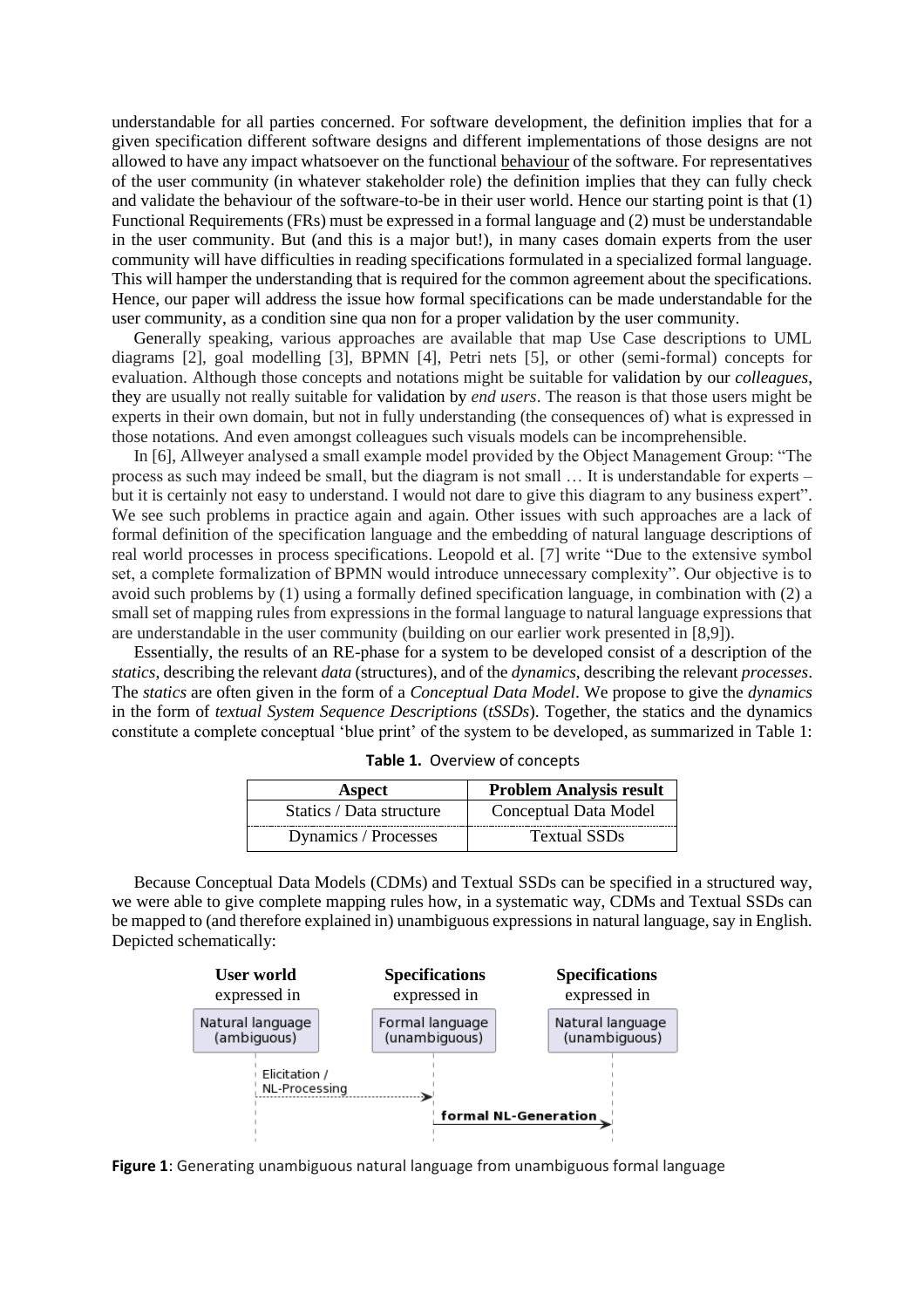We emphasize here that the question of the explanation of formally specified FRs to the user can be considered independent of the way the FRs were developed. Whether the requirements were developed linear, incremental, agile, or elsewise is immaterial for our purposes. And although we use one specific specification language, our approach is applicable to other formally and completely defined specification languages as well. We will limit ourselves to *functional* requirements which, of course, is not to deny the relevance of non-functional requirements!

The rest of the paper is organized as follows. Section 2 considers related work. Section 3 zooms in on the possible meanings of *explainability*. Section 5 introduces the notion of *textual SSDs*. Sections 4 and 6 give mapping methods to explain Conceptual Data Models and textual SSDs (respectively) in natural language to the user community. Section 7 zooms in on our early validation of the approach. Section 8 contains a discussion and Section 9 presents some conclusions.

### **2. Related work**

Kossack et al. address our question in their paper "Improving the Understandability of Formal Specifications" [10]. The authors notice that reviewing a specification "relies on the assumption that the readers must be able to build a consistent and complete mental image of the model that is sufficiently precise to assess its correctness … Graphical notations, such as UML, are quite effective. Unfortunately, they lack the precise mathematical basis that is required to express and assert critical properties. On the other hand, mathematical-logical bases formalisms … are more appropriate for the latter purpose, however, they are difficult to understand". We completely agree with this dichotomy, and also with their (readability) guideline to at least carefully choose the name of variables. However welcome such improvements are, we do not think that such an approach will solve the problem of understandability of specifications in a formal language by domain experts.

Wiegers [11] has written that "a formal inspection of the software requirement specifications by project stakeholders who represent different perspectives is one way to determine whether each requirement has these desired attributes". However, his quality characteristics do not mention "understandable". While he observes that "only user representatives can determine the correctness of user requirements", he does not discuss how users can be expected to do this with formal specifications.

"A systematic literature review of use case research" by Tiwari and Gupta [12] discusses almost 120 papers. They notice that in writing use cases "their inherent utilization of natural language and a behaviour of requirement documentation in a semi-conventional way, mean that they are affected by issues such as ambiguity, redundancy, inconsistency and incompleteness. Several efforts have been made by researchers in order to address these issues by formalizing both behavioural and structural aspects of the use case specifications". However, the research is mainly about the production of formalized use cases and not about the issue how to validate a formalized use case by the average user. The authors found that "the most used inspection technique for use case validation is the checklist", which is a rather indeterminate way of reviewing a formal specification.

The systematic literature review by Yaman et al. [13] discusses 25 papers and mentions in its abstract that "In order to build successful software products and services, customer involvement and an understanding of customers' requirements and behaviours during the development process are essential", followed by their question/problem section which mentions learning **from** customers, but not learning **by** customers. It is not about a systematic validation of requirements either. The involvement of customers is about giving feedback about their experiences in using the software, not about a direct systematic validation of the requirements by the customer.

The general impression is that the focus of the papers on requirements engineering seems to be on the process, the model, the modeller, the tools, and the software quality. However, the role of the user in the validation of the requirements gets little attention. The user seems to be reduced to a source whose needs are to be elicited by the requirements engineer, rather than as an addressee of the resulting requirements. This is corroborated by a scan of the tables of contents of the REFSQ conferences from 2007 – 2021, where we observe that very few paper titles or abstracts indicate research on the issue how to present formally specified requirements back to the user community in such a way that genuine understanding and validation can be achieved.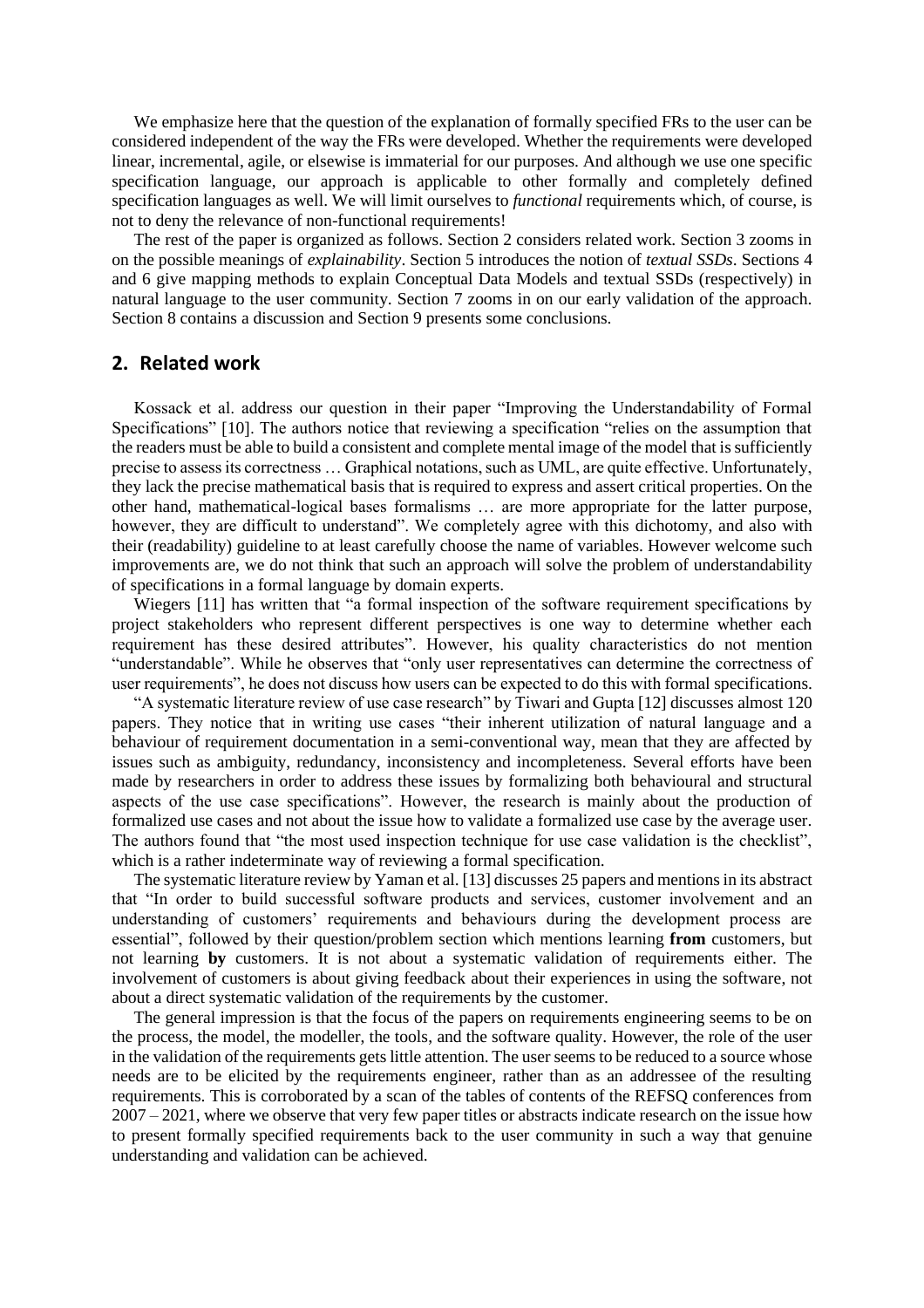# **3. Explainability explored**

A basic question in exploring the concept of 'explaining' is: *Who* explains *what* to *whom*? Therefore, we clearly distinguish four different roles in software (SW) development involved: *User*, *Requirements Engineer*, *Software Designer*, and *Programmer*. This identifies the possible "who" and "whom" in explanations. The "what" concerns (1) user wishes / user world, (2) functional requirements specification, (3) software design, (4) software. This results in the diagram in Figure 2, showing interactions where an explanation could be given. The quoted parts below refer to the Oxford English Dictionary lemma 'explain' [14]:

- 1. The users make their world  $&$  wishes "plain or intelligible" to the requirements engineer
- 2. The requirements engineer will "state the meaning or import of" their FRs to the user
- 3. The formal FRs the requirements engineer gives to the SW designer should be self-explaining; any necessary explanation would reveal a shortcoming in the FRs
- 4. The SW designer does "make clear the cause, origin, or reason of" the SW design in relation to the FRs (i.e.: the designer shows how the design fulfils the requirements)
- 5. Similar to 3: The design should be self-explaining
- 6. Similar to 4: The programmer makes clear how the software fulfils the design

Our paper focuses on Arrow 2: The explanation of the FRs back to the user.



**Figure 2**: *Who* explains *what* to *whom*?

# **4. Explainability of a given conceptual data model**

When defining a CDM, we use the notions of concept and property of a concept. A CDM usually consists of a set of concepts where each concept has a set of properties. A value for a property P might be optional, which we indicate by '[P]'. A property can be a Yes/No-property (a 'Boolean'), in which case we use the form 'P?'. A property P can refer to another instance of a concept, which we indicate by '^P' (where P is usually the name of the referenced concept). A property or combination of properties of a concept might be uniquely identifying within that concept (a.k.a. a 'key'). If a CDM consists of concept  $C_1$  with properties  $P_{1,1}$ , …,  $P_{1,n1}$ , concept  $C_2$  with properties  $P_{2,1}$ , …,  $P_{2,n2}$  (etc.), until concept  $C_m$  with properties  $P_{m,1}, \ldots, P_{m,nm}$ , then our 'explanation' runs as follows:

**The system needs to contain:**

 $\vdots$ 

- For each relevant  $C_1$ : its  $P_{1,1}$ , ..., and its  $P_{1,n1}$ .
- For each relevant  $C_2$ **: its**  $P_{2,1}$ , ..., and its  $P_{2,n2}$ .
- For each relevant  $C_m$ : its  $P_{m,1}$ , ..., and its  $P_{m,nm}$ .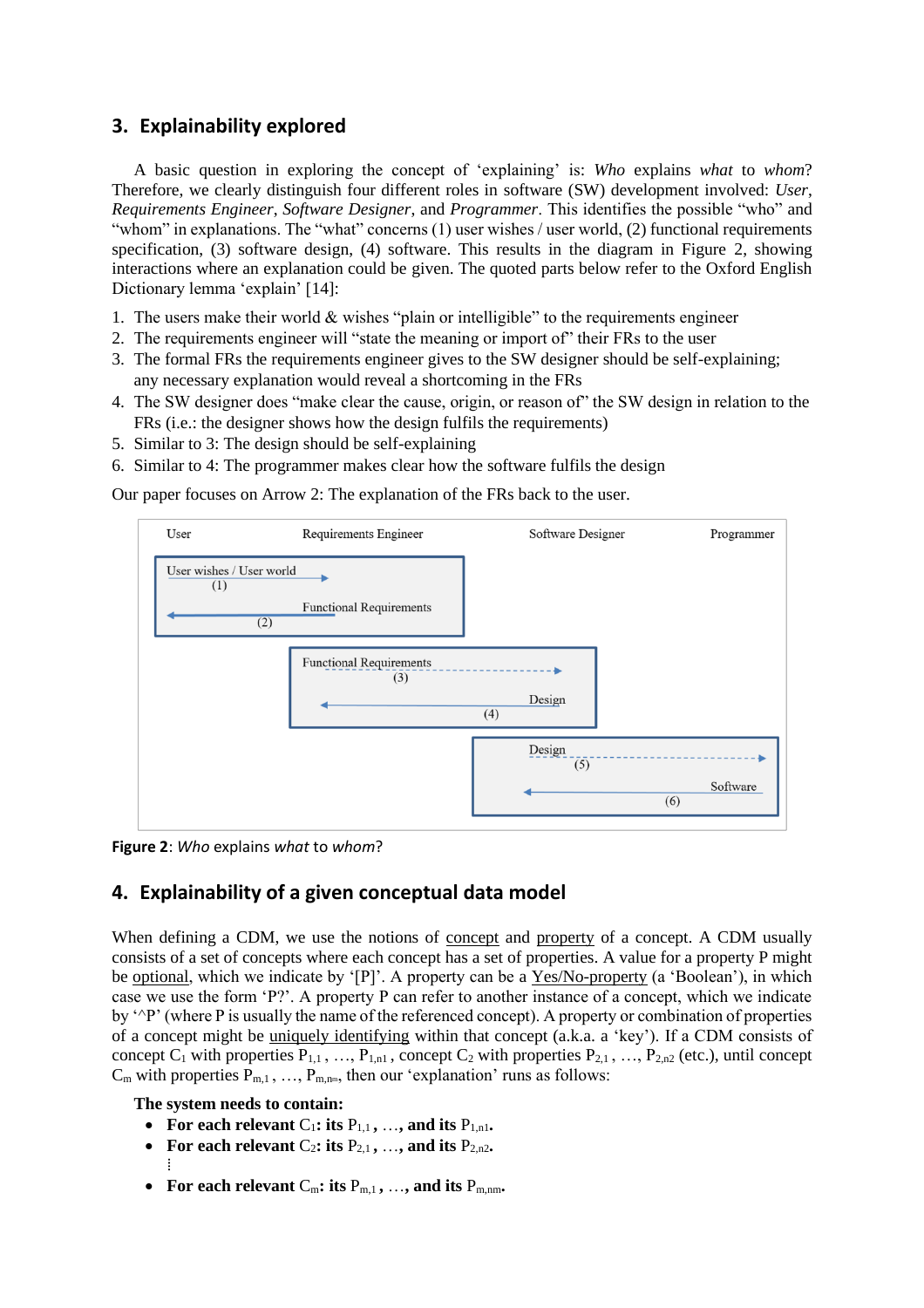We added the word 'relevant' because not each individual C might be relevant for the organization. Furthermore, the following subsequent adaptions apply:

- 1. If a value for a property P is optional then we replace '**its** P' by '**optionally its** P'.
- 2. If a property refers to another instance of a concept (so, is of the form  $\lq P$ ) then we replace '**its** ^P' by '**a reference to its** P'.
	- (Hence, in case of an optional reference we get '**optionally a reference to its** P'.)
- 3. If a property is a Yes/No-property (so 'P?') and P is a *verb phrase* then we use '**whether it is** P' instead of '**its** P?'; if P is a *noun phrase* then we use '**whether it is a(n)** P'.
- 4. If a concept C represents a human being then we use '**his/her**' instead of '**its**' and '**whether he/she is** [**a(n)**] P' instead of '**whether it is** [**a(n)**] P'.

For each property (combination)  $P_1, \ldots, P_k$  of a concept C which is uniquely identifying within that concept, we can add the sentence

#### 'The same value  $[combination]$  for  $P_1, \ldots,$  and  $P_k$  should not occur twice.'

immediately after the complete sentence '**For each relevant** C**: … .**'. The word 'combination' can be left out if  $k = 1$  (so if one property in itself is uniquely identifying).

Alternatively, we could add all the uniqueness conditions under one separate heading, say '**Conditions**', but in that case we must mention the concept it applies to. We could then use a sentence like **'There can be no two different** Cs **with the same value** [**combination**] **for**  $P_1$ , ..., and  $P_k$ ,', as in our next example:

#### **Example 1: Explanation of a conceptual data model**

We give an example of a conceptual data model with one human being concept (Student) and two nonhuman being concepts (Course and Course Enrolment), with some Yes/No-properties, some optional properties and some combinations thereof. Furthermore there is one uniqueness condition consisting of one property (Student number), and twice a uniqueness condition with two properties (e.g., Faculty, Course code); with the uniqueness property (combination) underlined:

Student: Student number, Name, [ Phone number, ] [ Freshman?, ] Birth date Course: Faculty, Course code, Name, [ Master course?, ] Description Course Enrolment: <u>^Student, ^Course</u>, Accepted?

The explanation of this conceptual data model applying our 'explanation rules' would result in:

#### **The system needs to contain:**

- **For each relevant** Student**: his/her** Student number**, his/her** Name**, optionally his/her** Phone number**, optionally whether he/she is a** Freshman**, and his/her** Birth date**.**
- **For each relevant** Course**: its** Faculty**, its** Course code**, its** Name**, optionally whether it is a** Master course**, and its** Description**.**
- **For each relevant** Course Enrolment**: a reference to its** Student**, a reference to its** Course**, and whether it is** Accepted**.**

### **Conditions:**

- **There can be no two different** Students **with the same value for** Student number**.**
- **There can be no two different** Courses **with the same value combination for** Faculty **and** Course code**.**
- **There can be no two different** Course Enrolments **with the same value combination for** Student **and** Course**.**

Preceded by a short and simple legend explaining notions like *optionality* and *uniqueness conditions*, it should be well understandable by the customer. In principle, the users should be able to understand and confirm this, or correct this in case of incompleteness, ambiguity, or defect detection in the specifications/requirements.

Note that the enumerations do not have limitations on the number of concepts, properties, or relationships. Hence, we can also handle 'large' conceptual data models, i.e., models with a large number of concepts, properties, and/or relationships. In that case, we get long enumerations of (simple) statements. For such large conceptual data models, it might be useful to spread the concepts over sections ('sub-areas'), such as Shipping, Warehousing, and Production (and maybe a section General).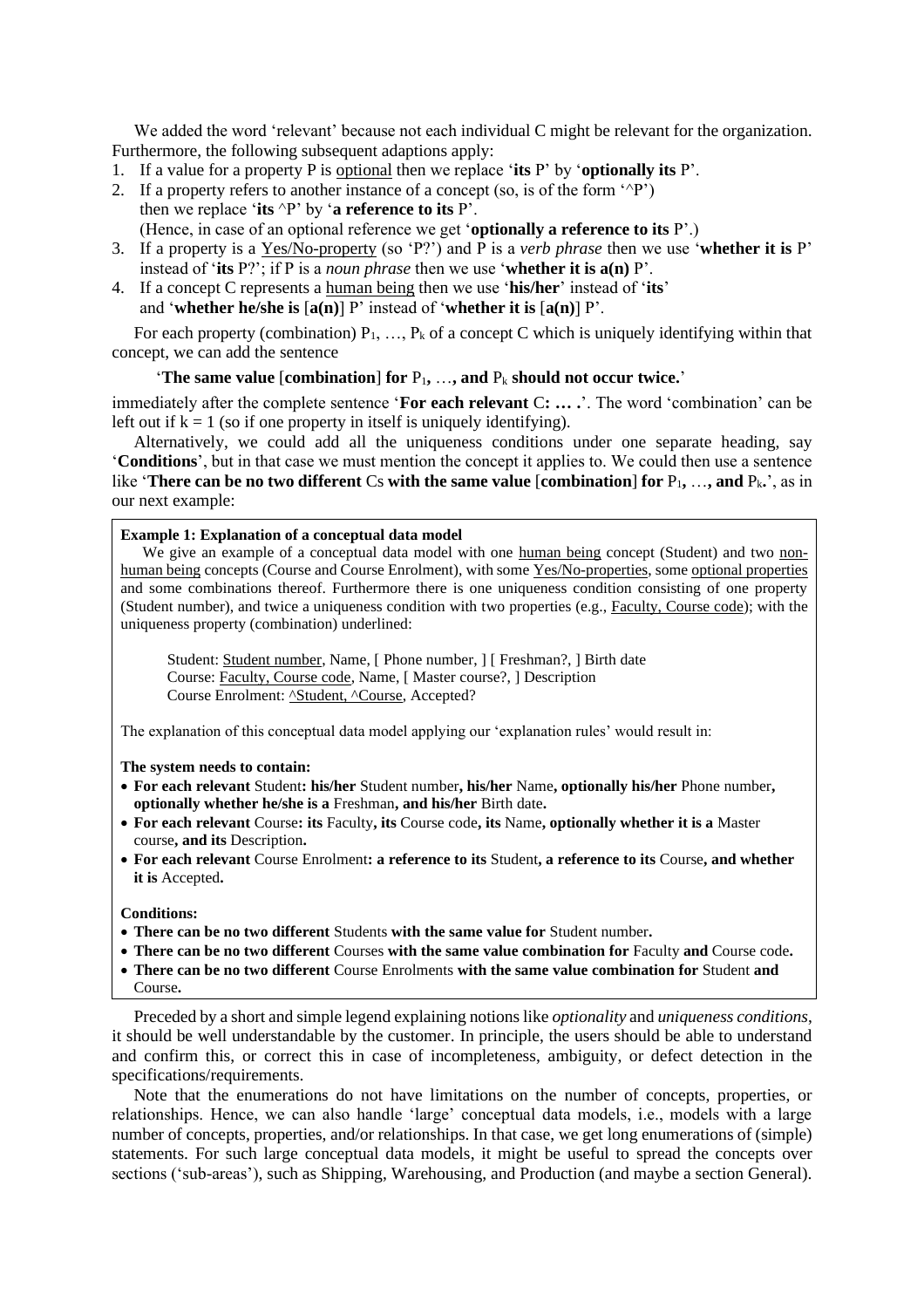We could extend the explanation by mentioning the data type per property as well, say by replacing Pj,k by Pj,k (**being a date)**, by Pj,k (**being a time)**, by Pj,k (**being a date and time)**, by Pj,k (**being an integer)**, by Pj,k (**being a decimal number)**, by Pj,k (**being a string)**, or by Pj,k (**being a string of exactly**  *n* **characters)**, etc.

### **5. Textual SSDs**

As mentioned earlier, the dynamics / processes of FRs can be represented by textual SSDs, which are schematic depictions of the interactions between the primary actor (user), the system (as a black box), and other actors (if any), including the messages between them [15]. Following [8], we present here a grammar for textual SSDs, in BNF (Backus–Naur form). The terminals are written in bold. The nonterminal  $\underline{A}$  stands for 'atomic instruction' (or step),  $\underline{P}$  for 'actor' (or 'participant'),  $\underline{M}$  for 'message', S for 'instruction' (or SSD), N for 'instruction name', and D for 'definition':

A ::= P  $\rightarrow$  P: M P ::= **System**│… S ::= A│S **;** S│**begin** S **end**│**if** C **then** S [**else** S] **end** │**while** C **do** S **end**│**repeat** S **until** C│**perform** N │S **,** S│**maybe** S **end**│**either** S **or** S **end** */\* introducing non-determinism* D ::= **define** N **as** S **end**

Informally, the construct 's1**,** s2' indicates that the order is irrelevant ('do s1 and s2 in any order'), 's1**;** s2' indicates 'do s1 first; then do s2'. The expression '**perform** N' represents the *Include* or *Call*. '**Maybe** s **end**' means 'do s or do nothing', and '**either** s1 **or** s2 **end**' means 'choose between doing s1 and doing s2'. **System** represents the system under consideration.

The values for the nonterminals B, P, M, and N are application-dependent, or 'domain specific' (except the terminal **System** for the nonterminal P). Those values will appear during the development of the specific application.

For *atomic instructions* where at least one actor/participant is **System**, we distinguish the following situations (where  $Actor \neq System$ ):

- 1. Actor  $\rightarrow$  **System:** i Indicates the <u>input</u> messages the system can expect
- 2. **System**  $\rightarrow$  **System:** y Indicates the transitions or checks the system should make
- 3. **System →** Actor: o Indicates the <u>output</u> messages the system should produce

Instruction (1) is called an *input step*, (2) an *internal step*, and (3) an *output step*. An atomic instruction not involving **System** is called an *external step*. A quite common, simple basic pattern is: *input step*, followed by an *internal step*, and then followed by an *output step*.

### **6. Explainability of a given textual SSD**

We developed a mapping from textual SSDs to natural language (English in this case). The mapping rules originate from [9], but are slightly modified. Function F below inductively maps textual SSDs to English, assigning to each tSSD an expression in English in terms of the direct constituents of that tSSD, according to the *compositionality principle* [16]. Most mappings are straightforward, i.e., leave the language constructs as they are. The most important non-straightforward functions are:

|                                             | 1. F(Actor $\rightarrow$ System: $\gamma$ ) $\stackrel{\text{def}}{=}$ the F(actor) asks the System to F( $\gamma$ ) | /* for Actor $\neq$ <b>System</b>           |
|---------------------------------------------|----------------------------------------------------------------------------------------------------------------------|---------------------------------------------|
| 2. F(System $\Rightarrow$ Actor: $\gamma$ ) | $\stackrel{\text{def}}{=}$ the System sends $F(\gamma)$ to $F(\text{actor})$                                         | /* for Actor $\neq$ <b>System</b>           |
| 3. $F(Actor \rightarrow Actor; \gamma)$     | $\stackrel{\text{def}}{=}$ the F(actor) does F(y)                                                                    | $/*$ if the same actor is mentioned twice   |
| 4. F(e1; e2)                                | $\stackrel{\text{def}}{=}$ F(e1). < newline > F(e2)                                                                  | $/*$ Sequential order is indicated by a dot |
| 5. F(e1, e2)                                | $\stackrel{\text{def}}{=}$ F(e1) and <newline> F(e2)</newline>                                                       | /* Arbitrary order is indicated by 'and'    |
|                                             |                                                                                                                      |                                             |

6. F(n) **means:** F(e) **end** /\* if n was introduced by '**define** n **as** e **end**'

Ad 1-3: F(actor) often is a (human) user but it could be an external system as well Ad 3: If the same actor is mentioned twice, the step indicates what that actor has to do.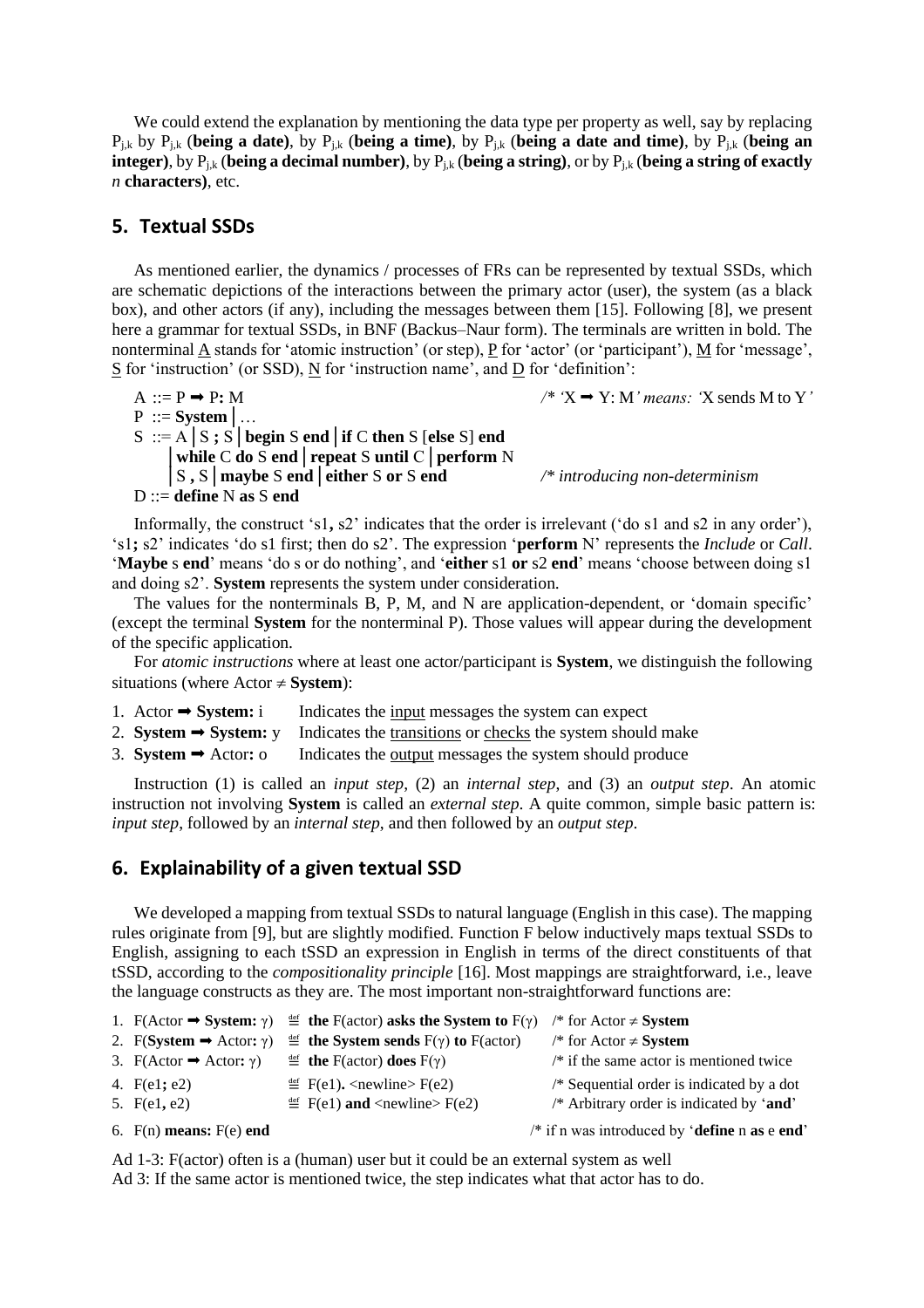Often Actor = **System**

Ad 6: This 'follow-up' can be put after the complete mapping of the main text

See for the nature of the message  $\gamma$  in the basic steps the explanation of atomic instructions in Section 5. For an actor, message, or instruction name x,  $F(x)$  could simply be x itself when it was well-chosen, as in Example 2.

Essentially, the mapping boils down to replacing the basic steps by some standard sentence constructions, replacing '**;**' by '**.**' , replacing '**,**' by '**and**' , and replacing '**define** n **as**' by 'F(n) **means:**'. The marker '**end**' in the NL expression is needed to indicate the end (the 'scope') of a construct in the same way as in the formal language; cf. the use of markers such as "[end remark]" in NL texts by authors such as E.W. Dijkstra.

In [17] we applied the mapping rules to Larman's well-known large use case *Process Sale* [15]. The following example contains an initial fragment of it after application of our mapping rules and keeping the originally bold texts in bold. The complete elaboration can be found in [17].

```
processSale means:
 The Cashier asks the System to make new Sale.
 The System does create Sale.
 While customer has more items do 
   perform handleItem.
   The System sends description and running total to Cashier 
 end.
 The Cashier asks the System to end Sale.
 ⁞
end
```
## **7. Early validation of the approach**

We not only applied our approach to Larman's large use case *Process Sale* but also to a specification document we were working on. Size of its conceptual data model: >35 concepts, >180 properties, and > 65 references. It generated 5 to 6 pages of sentences in English. Preceded by a short and simple legend explaining notions like *optionality* and *uniqueness conditions*, the conceptual data model turned out to be well understandable by the customer.

One of the authors has been working for many years in the food processing industry and has firsthand experience with a rich variety of domain experts in the industry, ranging from the owners of companies to operators on the shop floor. This experience has taught two lessons: (1) for real validation you need to work with the people who are actually "doing the processes" (whose knowledge of the process is "by acquaintance" and not "by description"), and (2) the capability of discussing rigorous functional specifications is not dependent on educational or organisational level, but on the capability of reflecting on the process.

One author applied the rules for generating NL-expressions for both the conceptual data model and the textual SSDs to our formal specifications. The other author ('from industry') subsequently assessed the understandability of the generated NL-specifications from the viewpoint of a typical domain expert (with first-hand knowledge of the processes and capable of reflecting on the processes).

The results from this validation of our approach showed that (1) this kind of representation of formal specifications in NL-expressions can considerably improve the understanding and discussion of the formal requirements by the customer and (2) the choice of property names in the conceptual data model is a really delicate issue for the understandability of the expressions (as also signalled in [10]).

Prototypes and test cases might be developed to check the behaviour in the user world. However, such prototypes and test cases are 'just' a means to an end but they cannot replace a complete check of the specifications. The customer must validate all the requirements as such. Therefore, we regard the generated NL-expressions as the crucial step in validation that must "serve as a basis for common agreement among all parties concerned", to cite Barry Boehm [1].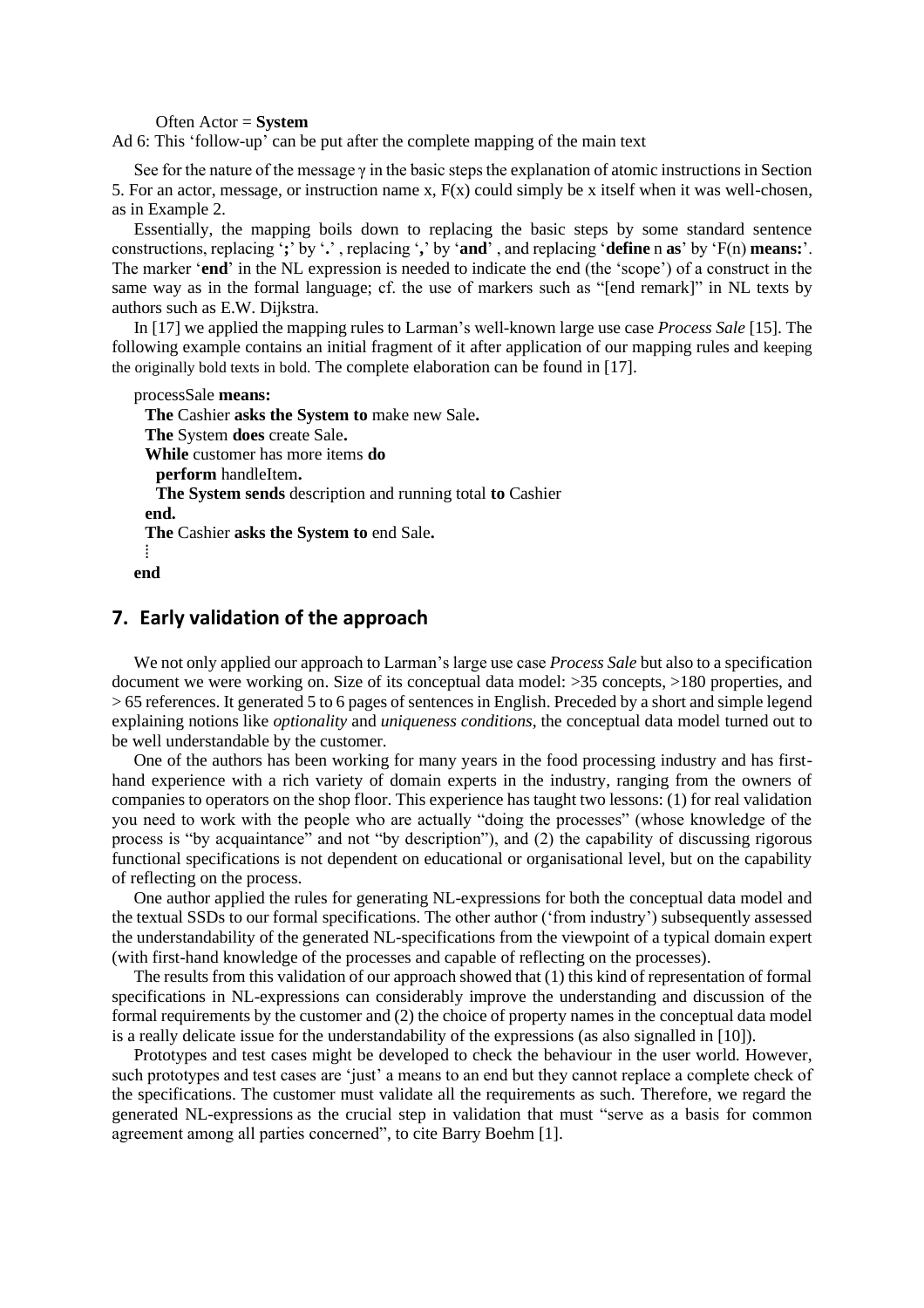### **8. Discussion**

The main question in this paper is how to achieve the combination of a full formal specification of the functional behaviour of the system (under development) with adequate explainability of that formal specification to the user community. The answer is based on the idea that any validation of the specification by the user community must be based on explainability (and understandability) of the system (under development) to the users.

As argued before, the relevance of both conditions should be self-evident: we don't want choices concerning the functional behaviour of the system "hidden" in the software. We want unreserved understanding by the user community of what will be delivered. Satisfying both conditions implies that the system behaviour can be fully known and accepted by the user community after a requirements phase. An additional point is that changing specifications later on (of course a normal phenomenon in a dynamic world) can be fully dealt with on the conceptual level, and does not require knowledge of implementation details.

The main contribution of the paper is to provide a method for mapping formal specifications to expressions in natural language (NL), for the *statics* part as well as for the *dynamics* part; so for the complete conceptual 'blue print' of the system to be developed.

This approach makes the formal specifications accessible and understandable for the users, without making concessions to the precision of the expressions. It is a necessary step in explaining the specifications to the users, in many cases to be followed by further discussions between user and requirement engineer about the meaning and impact of the specifications in the user world. But wherever such explanations and discussions may go, the reference for the system under development consists of the precise formal specifications and their mappings to understandable expressions in NL.

# **9. Conclusions and Future Work**

In SW development, the specifications must simultaneously serve two purposes: providing a full formal specification of the system behaviour to be implemented, and being a basis for giving the user an understandable specification of the system under development to be validated. These two purposes are often considered to be conflicting, solutions either leaning towards formalism at the expense of understandability for the user, or leaning towards natural language descriptions at the expense of precision. In this paper we have shown that it is possible to have it both ways, by providing a full formal specification of the behaviour of the system under development in combination with syntax-driven mapping rules from the formal specifications to expressions in natural language. We have explored the different meanings of explainability in SW development, having separated (1) the user explaining "their world" to the requirements engineer to provide understanding, (2) the requirements engineer explaining their interpretation of the requirements to the user, providing insight in the relation between system and user world, (3) the SW designer explaining their design to the requirements engineer, demonstrating its completeness and conformity, and (4) similarly, the programmer explaining their software to the SW designer. In short: regarding functional behaviour, all formalization steps from user world to the system under development belongs to the domain of requirements engineering and formal specifications of functional behaviour are made accessible for user validation by generating expressions in natural language. All later discussions about the functional behaviour of the system can be based on the formal specifications only, making knowledge of its SW implementation unnecessary.

*Future work.* Since we can specify Conceptual Data Models (CDMs) and Textual SSDs in a systematic way and are able to give complete mapping rules to map CDMs and Textual SSDs to descriptions in natural language, it is possible to develop a tool for the automatic generation of such descriptions. For large CDMs, it might be useful to spread the concepts over sections (and subsections), e.g., with sub-areas such as Shipping (which sub-area could be further subdivided into Inbound and Outbound), Warehousing, and Production (and maybe a necessary section General). And maybe there might arise a need for a subdivision of the properties within a concept as well. Such structuring still has to be investigated. Finally, it will be useful to do more empirical validation of our approach in customer projects.